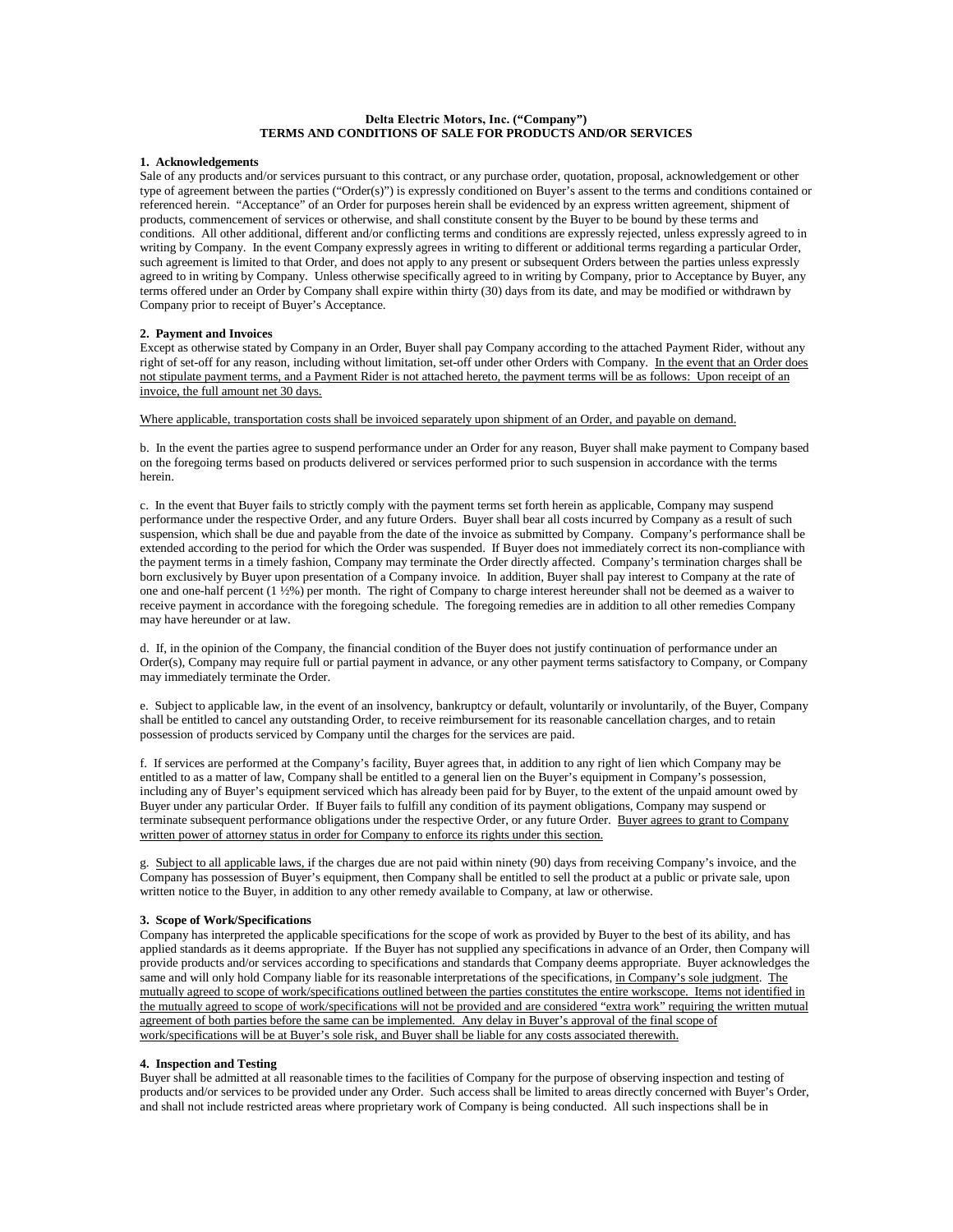accordance with Company's standard policies and procedures. In no event shall delivery be delayed by such inspections. Buyer will bear all costs of excessive inspection, which will be in addition to the price under the Order, and payable on demand to Company, including all costs associated with any delay resulting there from.. "Excessive inspection" for purposes of this section shall mean inspection and tests beyond what Company customarily permits in the normal course of its business, as determined by Company's sole judgment.

e Buyer's equipment shall be with the Buyer at all times (including storage by Company), and all insurance for the same shall be maintained solely by Buyer. Risk of loss or damage to any product(s) furnished by the Company under the contract shall pass to Buyer F.O.B. the Company's facility, as designated in the Order, when the products are ready for shipment to Buyer. Partial shipments shall be permitted. Title to all products and/or services furnished by Company shall pass to Buyer upon payment in full under the respective Order. Subject to Company's lien rights under the terms set forth herein, or arising under law, title and right of possession of Buyer's equipment shall remain with Buyer. Company shall retain title to any Company equipment loaned or made available to Buyer. All scrap materials resulting from any services provided to Buyer shall be the property of Company. Buyer shall also reimburse Company, on demand and in addition to the price under the Order, for any disposal costs incurred by Company related to the fulfillment of the Order by Company. Shipment, delivery and completion times are estimations and are contingent upon prompt receipt by Company of all information and approvals necessary to proceed with the Order(s) without interruption. Unless stipulated by Buyer, in writing, that an early shipment is not permissible, the Company reserves the right to ship prior to the applicable shipping date. In the event that Buyer is not able to receive products and/or service to Buyer's equipment in Company's possession ready for shipment to Buyer, Company may store the same at Buyer's sole expense, and if risk of loss has not yet passed to Buyer, it shall do so immediately upon storage of such products. At such time when products of Company and/or equipment of Buyer is ready for shipment to Buyer, Company reserves the right to re-inspect such products and/or work performed to ensure it meets Company's standards as originally completed, and any costs associated with such re-inspection and any re-performance of work related thereto, shall be born entirely by the Buyer. Storage of any products and/or equipment will not delay payment under the payment schedule set forth hereunder.

## **5. Warranty**

a. Company warrants for each Order: (i) the products, as provided by Company, to be free from defects in materials, workmanship and title, and shall conform substantially to mutually agreed upon specifications; and (ii) the services, as provided by Company, to be performed in a professional and workmanlike manner, and will be performed diligently in accordance with mutually agreed to specifications; and (iii) For products of Company exclusively designed by Company for Buyer, or services performed on Buyer's equipment whereby Company has redesigned Buyer's equipment, Company warrants such design will conform substantially to Buyer's specifications, as first approved by Company prior to undertaking such design.

b. The foregoing warranties shall be effective for a period of one (1) year from the date of installation of the products, or one (1) year from the completion of the services under the respective Order, whichever is applicable. In the event Company is not installing the products for the Buyer, in no event will this warranty extend beyond eighteen (18) months from the date of shipment of such products to Buyer. In the event that the products and/or services become defective, as stipulated hereunder, within the warranty period set forth herein, Customer will immediately, but in no event longer than thirty (30) days beyond discovering the same, notify Company of the same. Company, at its sole option and expense, shall repair or replace the defective product(s) and/or re-perform the services accordingly. In correcting a defect, Company shall not be liable for any expense or work in making such correction beyond what Company originally performed under the Order. Repair or replacement of defective products and/or re-performance of the services shall be warranted for the remaining period of the original warranty herein. Company is under no obligation to perform testing after correcting a defect hereunder. In the event that Company is unable to correct any defect as stipulated above, after using its best efforts, Company may refund to Buyer the amount paid by Buyer for such defective product(s) and/or services. The foregoing remedies are the sole and exclusive remedies for defects arising under any Order(s) between the parties.

c. THE FOREGOING WARRANTY IS THE COMPANY'S SOLE AND EXCLUSIVE WARRANTY FOR ALL PRODUCTS AND/OR SERVICES PROVIDED TO BUYER PURSUANT TO ANY ORDER, UNLESS OTHERWISE AGREED TO IN WRITING BY COMPANY, IN LIEU OF ALL OTHER WARRANTIES, EXPRESS, IMPLIED OR BY OPERATION OF LAW. COMPANY HEREBY EXPRESSLY DISCLAIMS ALL OTHER WARRANTIES WHETHER EXPRESSED OR IMPLIED, INCLUDING WITHOUT LIMIATION, THE WARRANTIES OF MERCHANTABILITY AND FITNESS FOR A PARTICULAR PURPOSE, OR ANY WARRANTY ARISING FROM COURSE OF DEALING OR USAGE OF TRADE, WHETHER ARISING UNDER CONTRACT, TORT (INCLUDING STRICT LIABILITY AND NEGLIGENCE), STATUTORY OR OTHERWISE. ORAL STATEMENTS BY COMPANY OR ANY OF ITS EMPLOYEES, AND ANY STATEMENTS IN GENERAL ADVERTISING PAMPHLETS OR OTHER PRINTED MATERIALS DO NOT CONSTITUTE A WARRANTY, AND CUSTOMER ACKNOWLEDGES THAT THEY ARE NOT RELYING ON THE SAME. The foregoing warranty shall not apply to normal wear and tear of any products or services performed on Buyer's equipment (including environmental and operational), erosion, corrosion or exposure to abrasive conditions, improper storage and installation (if done by anyone other than Company), mishandling, misuse, repairs and modifications performed by any third party other than Company, latent conditions, and failure to follow the instructions of Company or any other applicable third party instructions provided for the operation of the same. In the event Company provides products and/or services from a third party, this warranty shall only apply to the extent of Company's workmanship, if Company is installing the third party product, and in such case Company's installation shall be free from defects in workmanship for a period of one (1) year from the date of installation. Otherwise, the sole and exclusive warranty of Buyer for third party products is as provided by such third party, and Company agrees to pass through the same to Buyer upon delivery of the third party products and/or services. Provided, however, if such third party product is an integral part of the overall product and/or service functionality, then this warranty shall apply. Company is under no obligation to identify and repair latent or inherent design defects of any particular products and/or services, unless the same arises within the original scope of work/specifications as mutually agreed upon by the parties. In the event that Buyer insists upon directing the Company regarding the installation or correction of any products and/or services, then such products and/or services will be provided "AS IS" without any warranty. In the event that installation of products or equipment provided to Buyer by Company is to be done by someone other than Company, as a condition to validating the warranty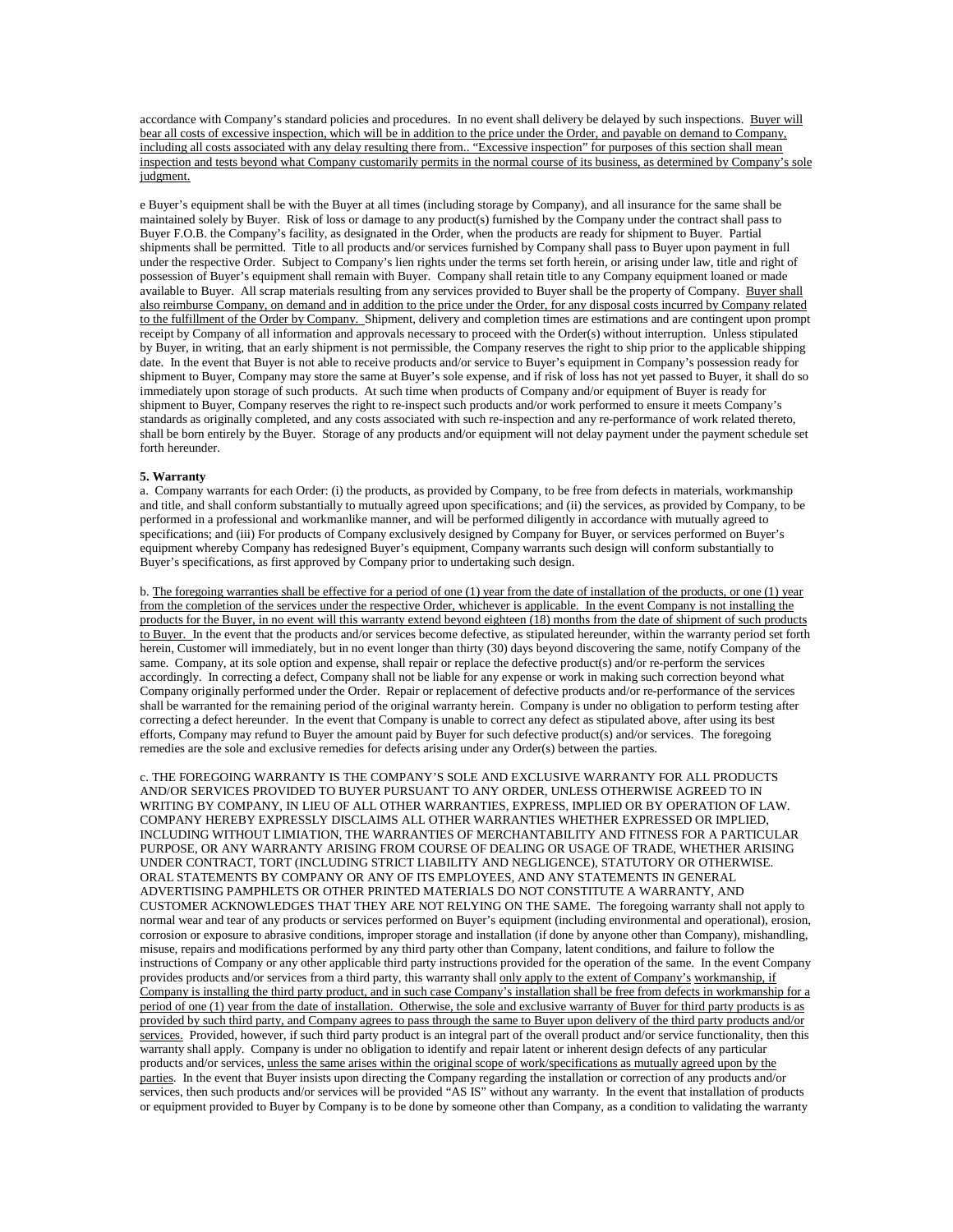herein, Company has the option, at Buyer's expense, to require a Company representative to be present at such installation, otherwise this warranty may be voided at Company's option.

# **6. Limitation of Liability and Disclaimer of Damages**

a. IN NO EVENT SHALL COMPANY BE LIABLE FOR ANY CONSEQUENTIAL, INDIRECT, INCIDENTAL, SPECIAL OR PUNITIVE DAMAGES ARISING HEREUNDER, INCLUDING WITHOUT LIMITATION, LOSS OF USE, LOSS OF CAPITAL, INTANGIBLES, LOSS OF PROFITS, LOSS OF BUSINESS, REPLACEMENT POWER, LOSS OF OPPORTUNITY, DOWNTIME, AND ANY OTHER SIMILAR DAMAGES WHETHER ARISING IN CONTRACT, TORT (INCLUDING STRICT LIABILITY AND NEGLIGENCE) STATUTORY OR OTHERWISE, UNDER ANY OBLIGATION HEREUNDER (INCLUDING BREACH OF WARRANTY AND INDEMNITY), EVEN IF COMPANY HAS BEEN ADVISED OF THE POSSIBILITY OF THE SAME IN ADVANCE.

b. In no event will Company's liability, or the liability of any of it subcontractors on any tier, with respect to any Order between the parties, for any damages, costs or expenses arising out of the performance or breach hereunder, or use of the products, exceed the amount paid under the Order for which such liability has arisen, whether in warranty, indemnity, contract, tort (including strict liability and negligence), statutory or otherwise. All recovery and remedies hereunder shall be cumulative in nature. Any causes of actions and claims must be brought within one (1) year from the date of the occurrence giving rise to the cause of action or claim. Such cause of action must arise within the applicable warranty period regarding the products and/or services giving rise to such liability, otherwise, Company is not liable.

c. Company's liability hereunder for loss or damage to property of Buyer is limited to the extent that Buyer does not maintain insurance for the same.

## **7. Changes and Suspension**

a. Buyer may, by written change order, make mutually agreed to changes in the products and/or services to be delivered under any Order. If any such changes result in an increase or decrease in the cost or time required for the performance of an Order, there shall be an equitable adjustment in the Order price and scheduled shipment date. Company is not obligated to undertake any changes requested by Buyer which deviate from the original Order, unless expressly modified in writing and signed by Company.

b. In the event Buyer elects to suspend all, or part of, the work provided by Company, Buyer shall notify Company in writing reasonably in advance of the first day of suspension, but in no event less than ten (10) days unless an emergency dictates otherwise, stating the details of such suspension. Company shall advise Buyer of any costs associated with the suspension, for which Buyer will reimburse Company. In the event that any given suspension shall exceed sixty (60) days, Company shall request permission to resume work. If written authorization is not provided within fifteen (15) days, Company may terminate the applicable Order and Buyer will be obligated to pay Company any reasonable termination charges, upon submission of Company's invoice.

### **8. Force Majeure**

a. Neither party shall be liable for non-performance or delays under any Order beyond their reasonable control, including without limitation, acts of God, fire, floods, strikes or other labor difficulty, acts of governmental authority, severe weather conditions, earthquakes, war, epidemics, civil unrest, riots, shortages, concealed conditions or otherwise. In the event of delay in performance due to any such cause, the date of delivery or time for completion will be extended by a period of time reasonably necessary to overcome the effect of such delay. The Company reserves the right to amend the price for any products and/or services as a result of increased costs from such delay. If delay excused by this section extends for more than one hundred and twenty (120) days and the parties have not agreed upon a revised basis for continuing the work at the end of the delay, including adjustment of the price, then either party may terminate the contract or any applicable Purchase Order, upon providing thirty (30) days prior notice. Buyer will promptly pay Company's termination charges as invoiced by Company.

b. Although performance under an Order may be delayed due to the foregoing, minor conditions (i.e. rain, snow), or strikes which are caused by or not mitigated by Buyer may require additional charges to be billed to Buyer for expenses incurred by Company. In such instances where the delay is minor and beyond the control of Company, Buyer will be subject to reasonable charges as stated in the Order, or at the time such delay arises, for third party equipment rentals, crews and the like required to be provided by Company for performance under any given Order.

#### **9. Delays**

In the event that Company is delayed in doing work on Buyer's site, or is unable to enter the site or perform its work, due in whole or in part to Buyer, Company may terminate the Order immediately without further obligation and be entitled to, without limitation, all reasonable termination costs and payment for products and/or services delivered for which Company has not received compensation, and any other remedies available at law.

#### **10. Non-Hire**

Without the prior written consent of Company, Buyer shall not, for a period of eighteen (18) months from the termination and/or expiration of all Orders (inclusive of the warranty periods under each Order) with Company (nor shall any of their respective affiliates) directly or indirectly solicit for employment nor employ any of Company's or its affiliated company's officers or employees. In the event Buyer breaches this section, Buyer agrees to indemnify Company for all damages to the fullest extent permitted by law.

## **11. Penalty Clauses**

The Company will not accept any penalty or liquidated damage clauses of any kind, written or implied, or any liabilities arising from such clauses, unless specifically approved in writing by a duly authorized representative of the Company.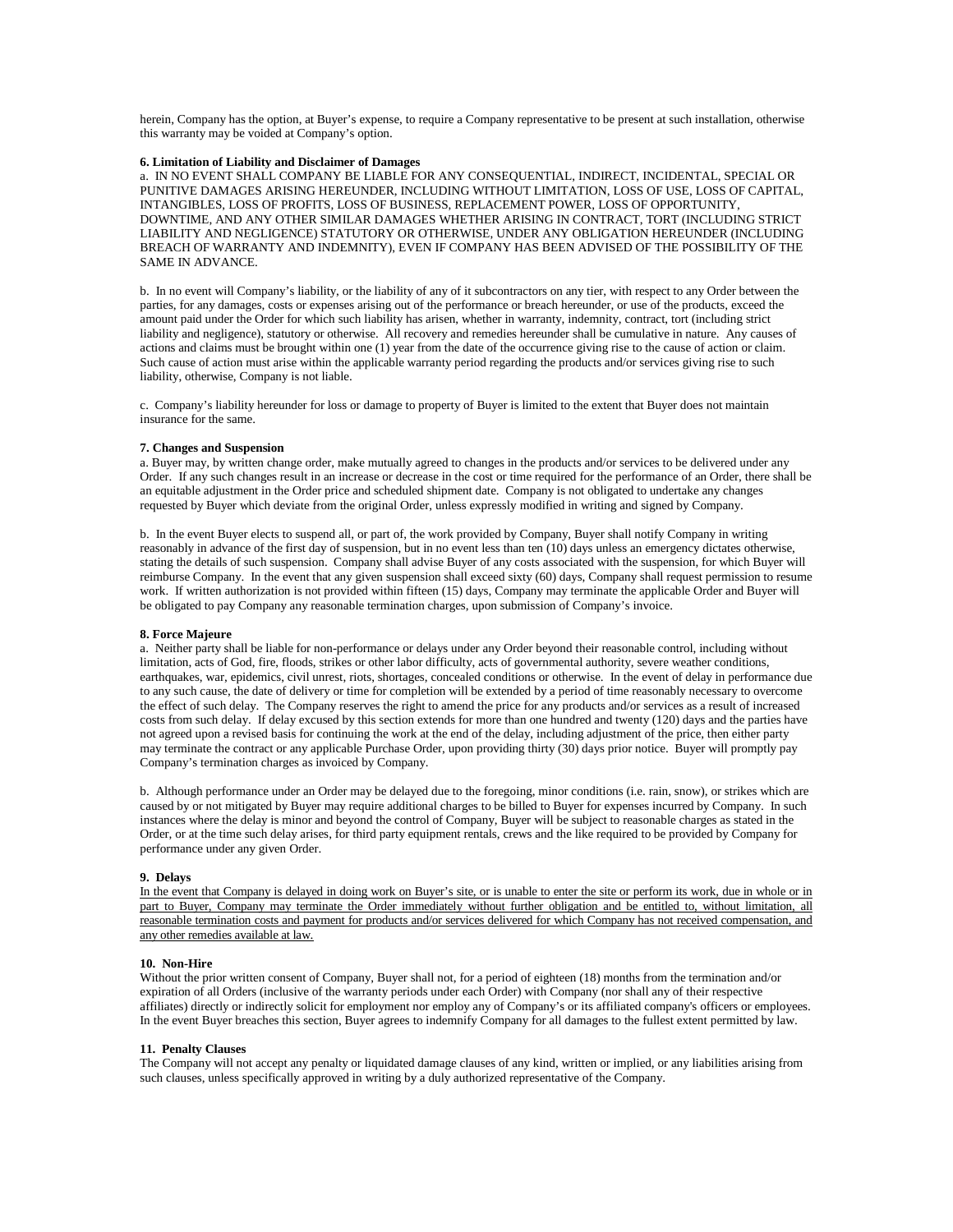# **12. Price Policy**

The parties will adhere to the contract prices attached. Prices will be subject to review and change annually and in writing.

# **13**. **Entire Agreement**

The terms and conditions set forth hereunder constitutes the entire understanding between the parties and replaces all contemporaneous and previous understandings between the parties, whether oral or written, as to any Order unless expressly agreed to otherwise by both parties in writing.

## **14. Waiver**

Company's failure to insist upon the enforcement of any obligation or election of right shall not be deemed a waiver of the same, and shall not prevent Company from insisting upon enforcement of the obligation or election of such right in the future under any subsequent Order.

## **15. Default/Breach**

Any breach by Buyer of its obligations hereunder shall be considered a default hereunder. The Buyer shall be liable to the Company for any costs and reasonable attorneys' fees to enforce the provisions of these terms and/or an Order including, but not limited to, the payment provisions hereunder, should the Buyer default or breach any provision under these terms and conditions. In the event of a default hereunder, the Company shall be entitled to, without limitation, reasonable termination costs in addition to all amounts for products and/or services provided for which payment has not been received, and any other remedies available at law.

### **16. Enforceability**

If any provision of these terms and conditions or an Order is or becomes at any time unenforceable or invalid, no other provision of this order shall be affected thereby and the remaining provisions of the order shall continue with the same effect as if such unenforceable or invalid provision shall not have been inserted in the order.

## **17. Governing Law**

The terms set forth herein and under any Order shall be interpreted and governed according to the laws of the State of Washington

#### **18. Containers**

An extra charge will be made for returnable containers and special shipping devices. Refund will be made only if returned in good condition to the factory or other point designated by the Company within ninety (90) days from the date of original shipment, charges prepaid.

#### **19. Company Approval**

All orders or contracts are subject to approval and acceptance in writing by a duly authorized representative of the Company.

#### **20. Assignment**

Buyer may not assign this agreement, or any Order, or delegate any duties hereunder without the prior written consent of Company.

### **21. Site Exclusions**

The Company shall not be liable or responsible in any way for any liability arising from any unanticipated, hidden or concealed site conditions of Buyer's site or for injury to person(s) or property which is caused by such condition.

## **22. Confidential Information**

The terms and conditions under this Order, or any other contract, and all financial, statistical, operating and personnel materials and information, including, but not limited to, manuals, designs, drawings and specifications, and computer software programs and related documentation relative to any Order, or utilized in the Company's business or in the business of any affiliate or subsidiary of the Company is acknowledged by the Buyer to be the valuable and confidential property of the Company. The Buyer shall keep such information confidential and shall so instruct its agents, employees and contractors, and shall only disclose the same to those employees or agents who have a need to know the same for the limited purpose of carrying out the Order. The Buyer shall not disclose, photocopy or otherwise duplicate any such materials without the prior written consent of the Company, and all confidential materials shall be returned to Company upon request. Any authorized use of such information by the Buyer shall not affect the Company's ownership or the confidential status of such information. In the event of a violation hereunder, in addition to any other monetary remedies, the parties agree that Company may seek immediate injunctive relief, and Buyer waives any defenses to the same.

#### **23. Insurance**

Company maintains insurance it deems appropriate for the products and/or services to be provided under this Order.

If Buyer so requests, the Company shall furnish Buyer with certificates evidencing the foregoing coverage.

#### **24. Nuclear Insurance - Indemnity**

# **Not applicable.**

# **25. Returned Material**

No material shall be returned without having secured written approval and terms for return from the Company. The return of all material including returnable shipping materials such as cable reels, end plates or covers, oil drums, gas bottles, etc. will not be permitted under any conditions without the Company's properly executed Returned Goods Authority Form. Materials returned without complete identification in accordance with Company's instructions or without charges prepaid will not be accepted. The Company reserves the right to refuse any material returned for credit. Materials returned and accepted will be subject to a minimum twenty-five (25%) percent restocking charge.

#### **26. Termination**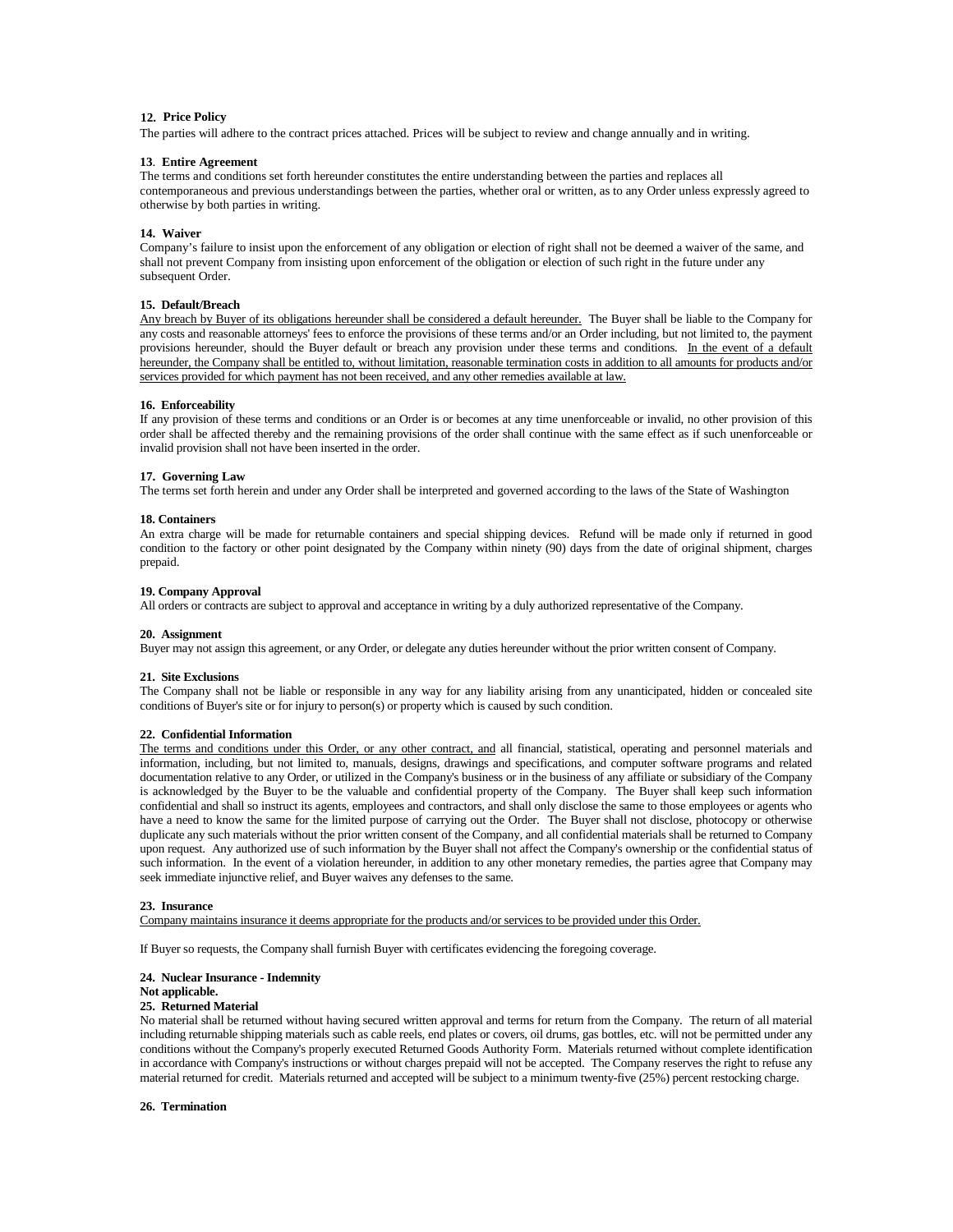After Acceptance by the Company, a purchase contract shall not be terminated, in whole or in part, by the Buyer except by agreement in writing from the Company and any such agreement will be contingent upon payment of reasonable charges based upon expenses already incurred and commitments made by the Company plus a charge of ten (10%) percent of the contract price to compensate for indirect costs resulting from the termination.

## **27. Taxes**

Prices quoted are exclusive of any present or future federal, state or local sales, use or excise taxes. In states where such sales, use or excise taxes apply, they will be added to the invoice as a separate item unless the customer has furnished an acceptable tax exemption certification from such tax prior to shipment.

#### **28. Independent Contractor**

Company's relationship to the Buyer in the performance of this contract or any Purchase Order is that of an independent contractor. In no event shall Buyer act as an agent or employee to the Company, and Buyer shall be solely responsible for all wages, salaries and other amounts due its employees or agents in connection with this contract and shall be responsible for all reports and obligations respecting them relating to social security, income tax withholding, unemployment, compensation, workers' compensation and similar matters.

## **29. Compliance with Laws and Standards**

Both parties agree to comply with all applicable federal, state and local laws, regulations, rules and codes. Buyer shall be liable for obtaining all necessary licenses, authorizations and permits related to the products and/or services provided by Company under this Order. If such authorization(s) are revoked, not renewed, denied or delayed, Seller shall not be liable to perform under the respective Order. However, Buyer will still be required to pay Company for any work performed under such Order. Buyer acknowledges that Company is providing products and/or services pursuant to any given Order according to its design criteria, processes, procedures and quality assurance program according to those portions of industry specifications and standards, and any laws and regulations in effect as of the date of such Order which Company has deemed applicable to the products and/or services. In the event that any standards, regulations or laws change during the term of any Order which requires Company to make a change in the product and/or services, then the Order price will be equitably adjusted to reflect such additional costs incurred by Company in effectuating such change. Reasonable adjustments will be made to the shipment date(s) as well. If a change is not possible, Company shall so inform Buyer and Buyer will have the option to terminate the contract upon paying Company for all completed Orders to date, and also paying any reasonable termination charges as determined by Company by submitting an invoice to Buyer.

## **30. Safety**

Buyer agrees to take all necessary steps to ensure Company's safety while on Buyer's site. This includes the enforcement of Buyer's safety procedures, proper operation of equipment on Buyer's site and proper handling of all hazardous materials.

#### **31. Hazardous Materials**

Unless otherwise stated in the Order, and agreed to by Company in writing, Company shall not be responsible for the handling of hazardous or toxic substances. In the event Company encounters such substances while performing under an Order on Buyer's site, Company shall immediately cease its performance and notify Buyer. Buyer will take all necessary steps to properly handle the hazardous or toxic substances and make the site safe for resumption of work. Buyer agrees to indemnify Company against all loss, damages, costs and expenses associated with the presence of hazardous materials on Buyer's site, including all remediation costs which may be incurred by Company.

### **32. Termination for Convenience**

Company may terminate this agreement without cause after fully performing under any existing Order, upon providing Buyer with notice thereof. Any agreement by Company to fulfill a given Order does not obligate Company to accept future Orders from Buyer.

### **33. Dispute Resolution**

In the event a dispute arises between the parties, the parties agree to use their best efforts to resolve the same according to the following levels and corresponding time periods below. Any resolution shall be consistent with the terms of the contract. To the extent the contract needs to be modified, the parties shall do so in a formal written amendment, and all other terms and conditions shall remain in full force and effect. Any resolution reached by the parties shall be documented and final as to the issue disputed. Except for equitable relief sought for a violation under Section 23-Confidential Information, or where other action is necessary to avoid a serious and immediate threat of injury or health risk, or where it is impossible to continue performance because the performance itself is the subject of the dispute, the parties agree to continue performance hereunder, including without limitation, the continued payment by Buyer of any amounts due. In addition, except for those instances where equitable relief is sought for a violation under Section 23-Confidential Information, both parties must first use the dispute resolution process provided herein, otherwise it will be deemed a default hereunder. The Levels for resolving a dispute are as follows, in escalating order:

Level 1: Company's Operations/Plant Manager of facility from where products or service originates, and Company's counterpart within Buyer's organization, will attempt to resolve the dispute within ten (10) days from the date of its occurrence.

Level 2: Company's regional vice president/general manager responsible for the products or services subject to the dispute, and Company's counterpart within Buyer's organization, will attempt to resolve the matter within ten (10) days from receiving notice that the dispute has not been resolved at Level 1, but in no event longer than twenty (20) days from the date the dispute originated.

Level 3: Company's vice president of the BDU responsible for the products or services which are subject to the dispute, and Company's counterpart within Buyer's organization, will attempt to resolve the dispute within five (5) days of receiving notice